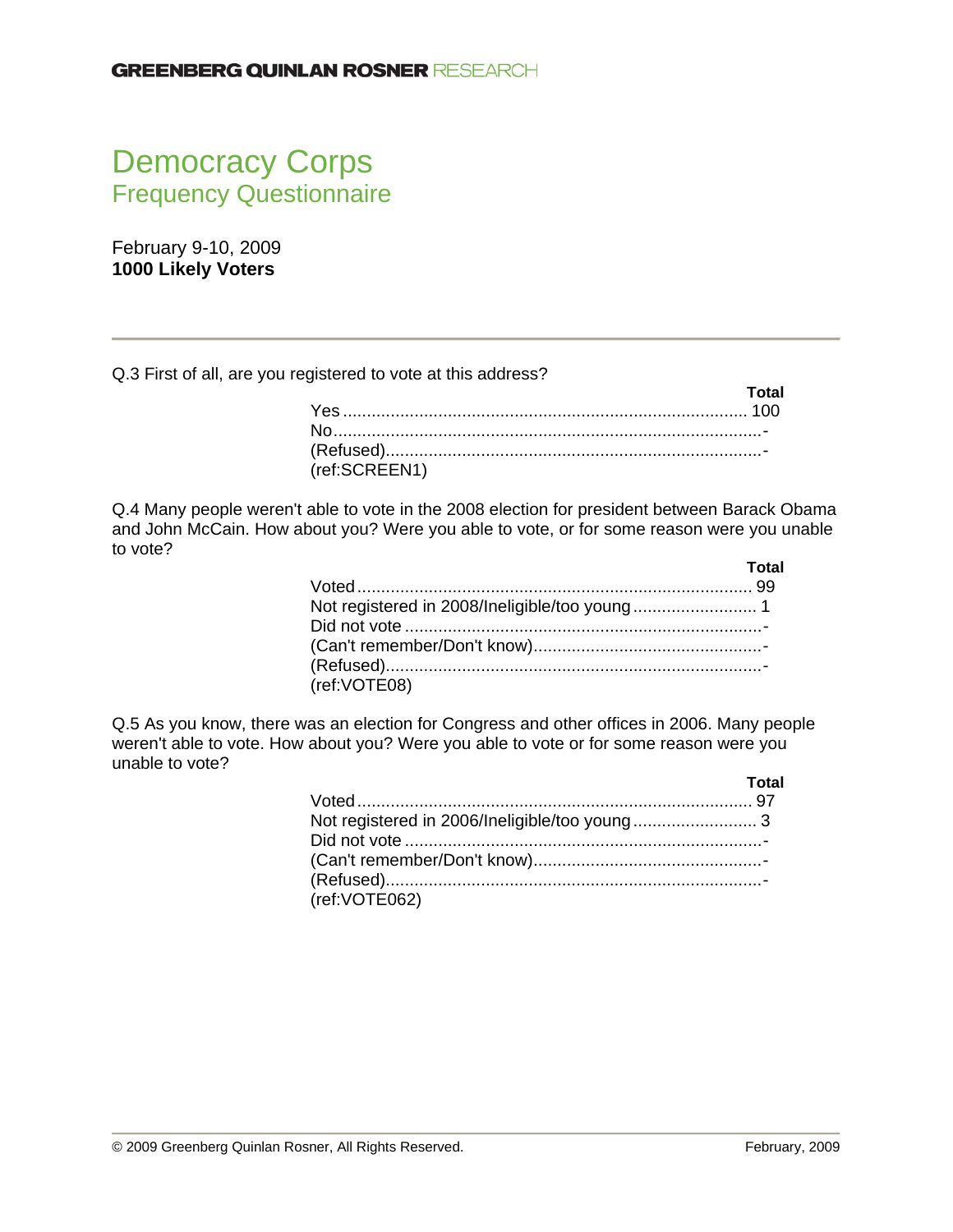Q.7 I know it is far off, but what are the chances of your voting in the election for Congress in 2010: are you almost certain to vote, will you probably vote, are the chances 50-50, or don't you think you will vote?

| (ref:CP10) |  |
|------------|--|
|            |  |

Q.8 Generally speaking, do you think that things in this country are going in the right direction, or do you feel things have gotten pretty seriously off on the wrong track?

|              | Total |
|--------------|-------|
|              |       |
|              |       |
|              |       |
|              |       |
| (ref:DIRECT) |       |

Q.9 Do you approve or disapprove of the way Barack Obama is handling his job as president?

| Total |
|-------|
|       |
|       |
|       |
|       |
|       |
|       |
|       |

(ref:BOAPP)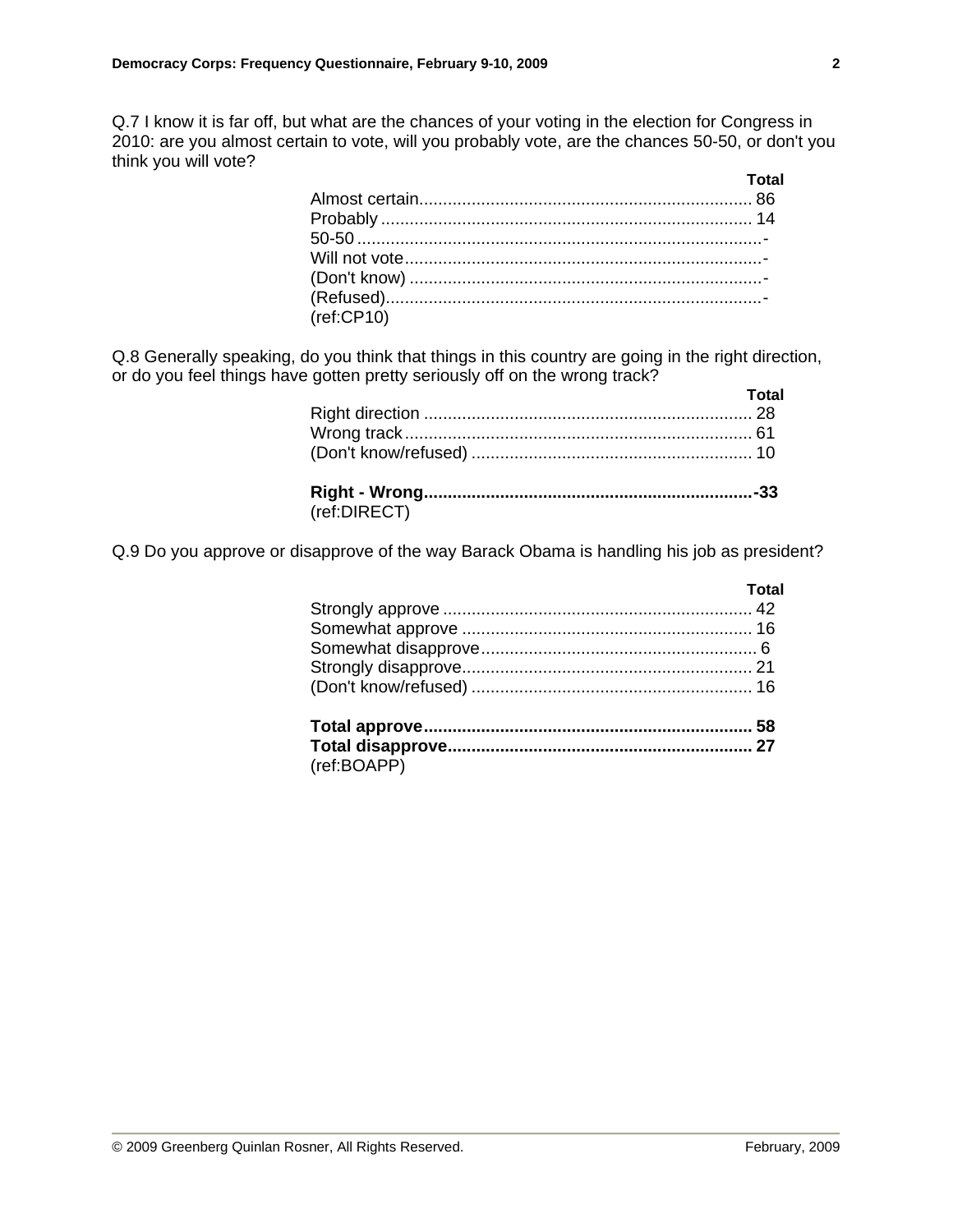Q.10 Now, I'd like to rate your feelings toward some people and organizations, with one hundred meaning a VERY WARM, FAVORABLE feeling; zero meaning a VERY COLD, UNFAVORABLE feeling; and fifty meaning not particularly warm or cold. You can use any number from zero to one hundred, the higher the number the more favorable your feelings are toward that person or organization. If you have no opinion or never heard of that person or organization, please say so.

|                                                                           | %                      | %          | $\%$           | %<br><b>Over Under</b> | %        | Warm           |
|---------------------------------------------------------------------------|------------------------|------------|----------------|------------------------|----------|----------------|
|                                                                           | <b>Mean Warm</b><br>30 | Cool<br>45 | 75<br>10       | 26<br>28               | ID<br>98 | Cool<br>$-15$  |
|                                                                           | 46                     | 36         | 26             | 26                     | 98       | 10             |
| 12 The Democratic Congress  49.4                                          | 41                     | 38         | 24             | 29                     | 97       | 3              |
|                                                                           | 60                     | 23         | 47             | 18                     | 98       | 37             |
| [494 Respondents]<br>14 (DEMOCRATIC HOUSE INCUMBENT) <sup>1</sup> 58.8 44 |                        | 21         | 23             | 14                     | 80       | 23             |
| [503 Respondents]<br>14 (REPUBLICAN HOUSE INCUMBENT) <sup>1</sup> 59.6    | 43                     | 17         | 25             | 11                     | 81       | 26             |
| 15 Republicans in Congress 42.8                                           | 27                     | 45         | 8              | 27                     | 95       | $-18$          |
| 16 The N.R.A., or National Rifle Association  56.4                        | 49                     | 29         | 30             | 23                     | 95       | 20             |
|                                                                           | 38                     | 38         | 27             | 30                     | 95       | $\blacksquare$ |
| 18 NAFTA and international trade agreements 42.6                          | 24                     | 39         | 8              | 26                     | 88       | $-15$          |
|                                                                           | 32                     | 39         | 17             | 28                     | 96       | $-7$           |
|                                                                           | 25                     | 53         | 18             | 48                     | 94       | $-28$          |
| (ref:THERM204)                                                            | 9                      | 79         | $\overline{4}$ | 61                     | 99       | $-70$          |

 $\overline{a}$ 

<sup>&</sup>lt;sup>1</sup> Names of actual incumbents inserted without party identification. This question was not asked of respondents in open-seat districts (California 32, Illinois 05 and New York 20)

<sup>© 2009</sup> Greenberg Quinlan Rosner, All Rights Reserved. February, 2009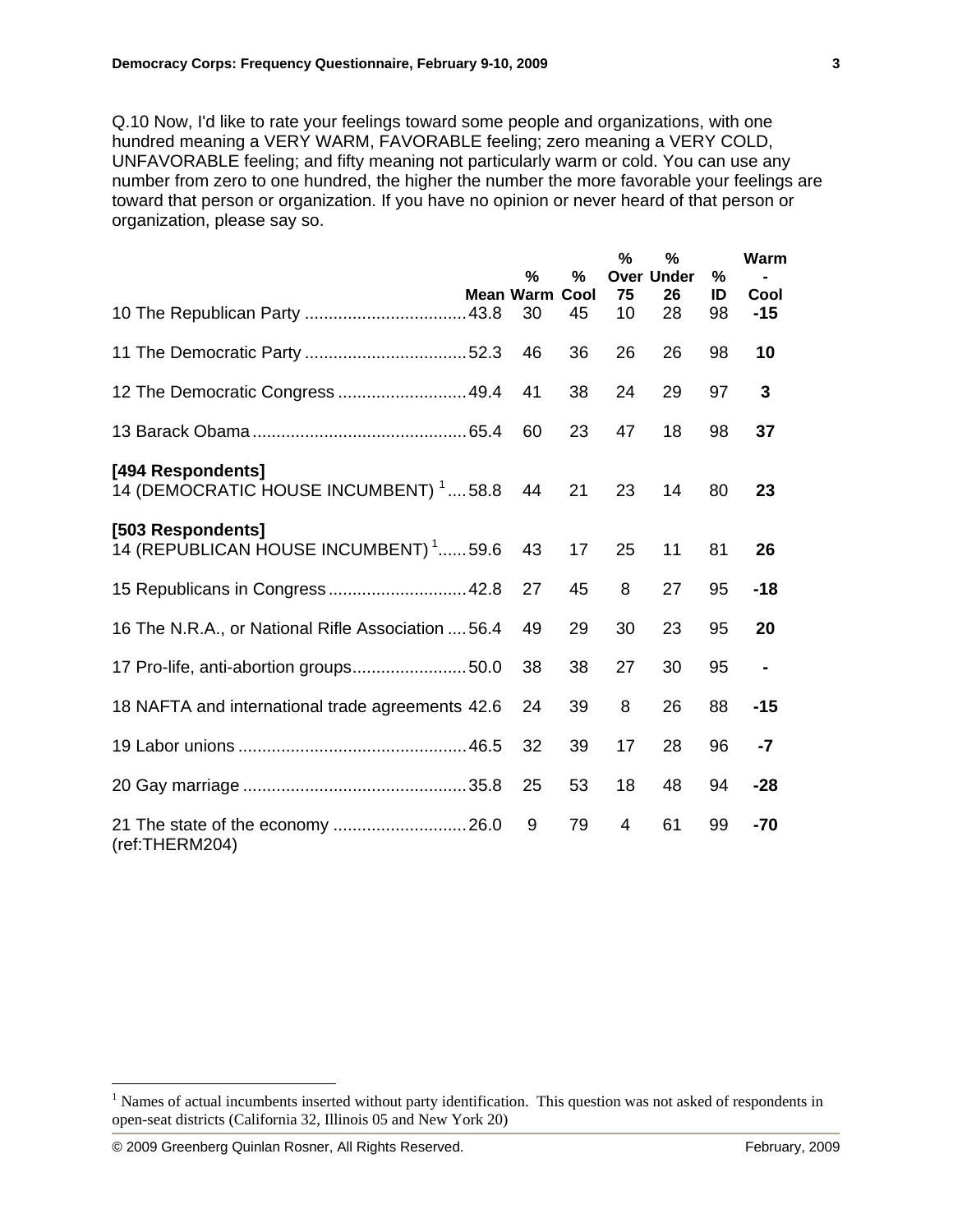Q.22 From what you have seen and heard so far about Barack Obama's policies and goals for the country, would you say that you support or oppose his policies and goals?

|               | Total |
|---------------|-------|
|               |       |
|               |       |
|               |       |
|               |       |
|               |       |
|               |       |
|               |       |
| (ref:BOPOLIC) |       |

Q.23 As you may have heard, President Obama is attempting to get the Congress to pass his economic recovery plan. From what you have heard about Obama's plan, do you favor or oppose his proposal?

|                | <b>Total</b> |
|----------------|--------------|
|                |              |
|                |              |
|                |              |
|                |              |
|                |              |
|                |              |
|                |              |
|                |              |
| (ref:STMPROP2) |              |

Q.24 If your Representative in Congress voted in favor of President Obama's economic recovery plan, would it make you more or less likely to support your Representative for reelection it two years, or does it make no difference?

|               | Total |
|---------------|-------|
|               |       |
|               |       |
|               |       |
|               |       |
|               |       |
|               |       |
|               |       |
|               |       |
|               |       |
| (ref:STMVOTE) |       |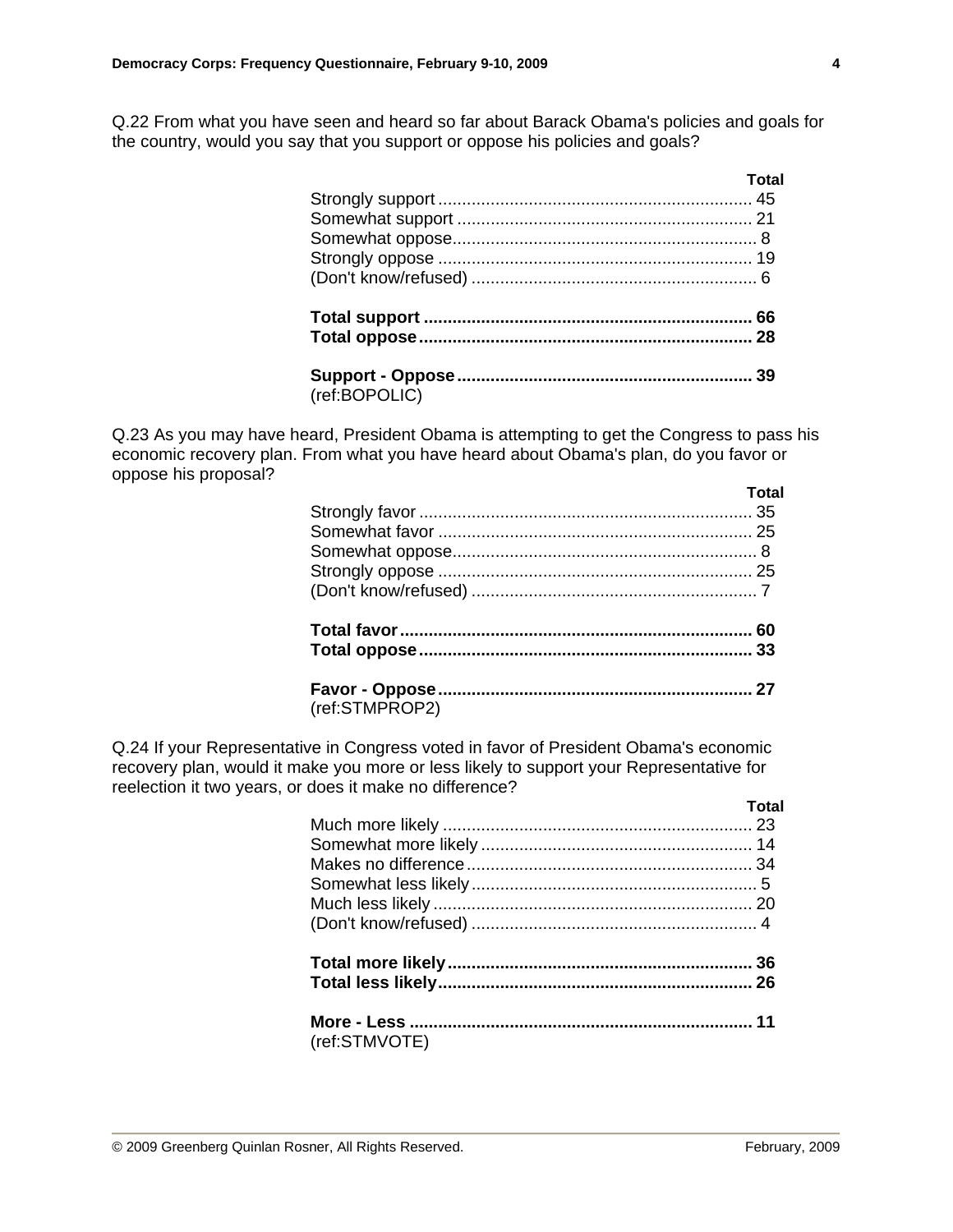Q.25 Now I am going to read you a list of proposals that Congress might include in the economic recovery package. Please tell me which TWO proposals you think are most important to include in the plan.

|                                                          | Total |
|----------------------------------------------------------|-------|
| Cutting taxes for the middle class and lower paid        |       |
|                                                          |       |
| Extending unemployment benefits and health care for      |       |
|                                                          |       |
| Investing in energy efficiency, a smart electricity grid |       |
|                                                          |       |
| Increasing college aid and scholarships so people can    |       |
|                                                          |       |
| Funding ready-to-go construction projects, like roads,   |       |
|                                                          |       |
|                                                          |       |
| Funding the repair, renovation and construction of       |       |
|                                                          |       |
| Giving aid to state governments to avoid cutting public  |       |
|                                                          |       |
| Giving a tax credit to people who buy homes and cars 9   |       |
| Computerizing all medical records to reduce costs 4      |       |
|                                                          |       |
|                                                          |       |
|                                                          |       |
|                                                          |       |
| (ref:STMCOMPS)                                           |       |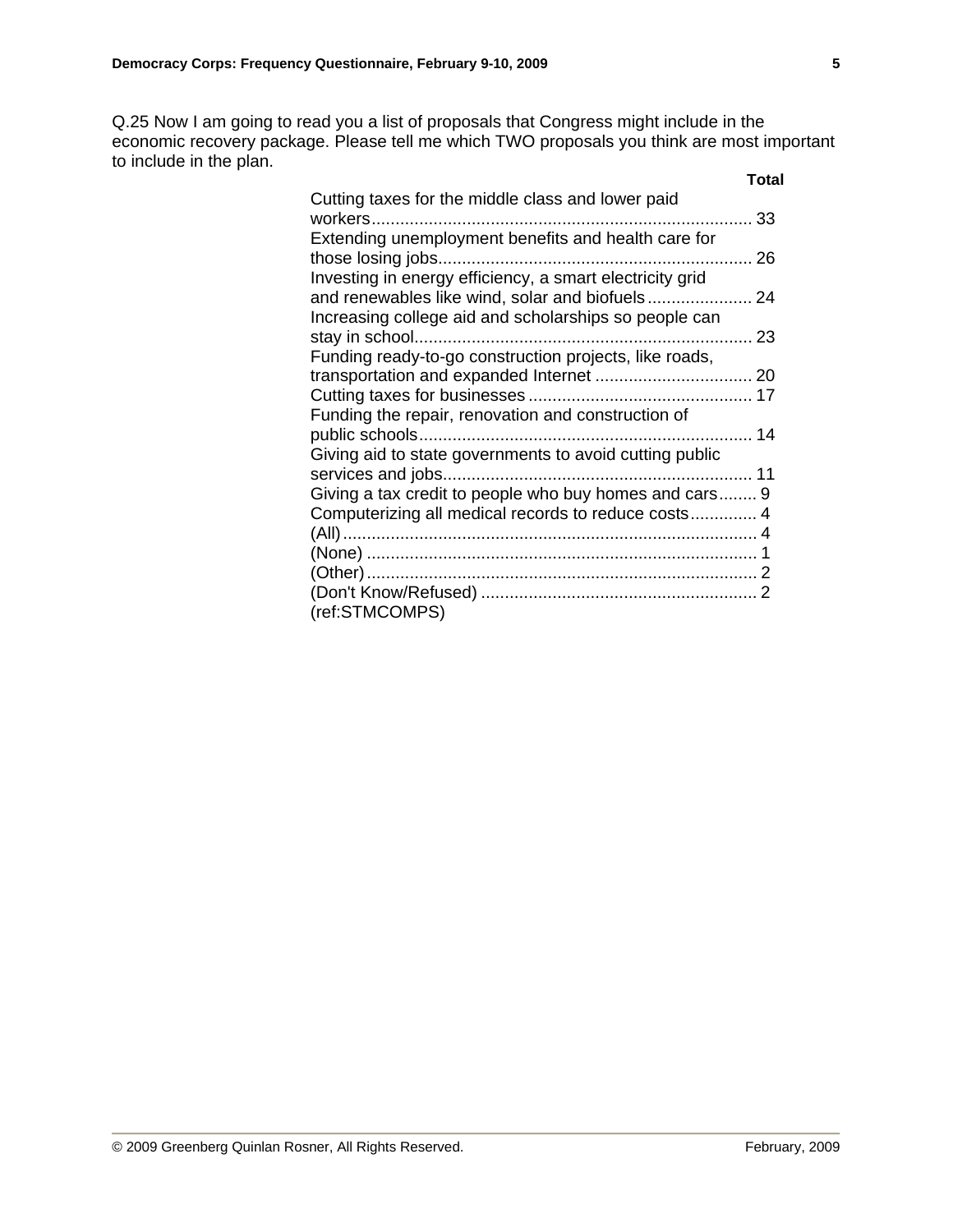Q.26 Now I'm going to read you some pairs of statements. After I read each pair, please tell me whether the FIRST statement or the SECOND statement comes closer to your own view, even if neither is exactly right.

|                                                                                                                                                                                                                                                                                                                                                                                     | 1st<br><b>Stmt</b> | 1st<br><b>Not</b> | 2nd<br><b>Not</b> | 2nd<br><b>Stmt</b>                |             | Nei- | DK/ | 1st | <b>Total Total</b><br>2nd | 1st |
|-------------------------------------------------------------------------------------------------------------------------------------------------------------------------------------------------------------------------------------------------------------------------------------------------------------------------------------------------------------------------------------|--------------------|-------------------|-------------------|-----------------------------------|-------------|------|-----|-----|---------------------------|-----|
| [500 Respondents]<br>26 (SPLIT A) Congress<br>should support Barack<br>Obama's agenda as much<br>as possible and help the<br>Obama administration get<br>its programs passed so<br>the new president has a<br>chance to make the kinds<br>of changes he thinks the<br>country needs.<br><b>OR</b><br><b>While Congress should</b><br>consider what Barack<br>Obama wants, it should |                    |                   |                   | Strng Strng Strng Strng Both ther |             |      | Ref |     | Stmt Stmt                 | 2nd |
| have an independent<br>agenda and pass its own<br>alternatives for dealing<br>with the country's<br>problems, even if they are<br>in conflict with Obama's                                                                                                                                                                                                                          |                    | 12                | 15                | 30                                | 0           | 1    | 1   | 52  | 45                        | 7   |
| [500 Respondents]<br>27 (SPLIT B) We must<br>pass an economic<br>recovery package now<br>because there is no<br>choice, then we can focus<br>on reigning in spending<br>and balancing the budget<br>once our economy is on<br>the road to recovery.<br><b>OR</b>                                                                                                                    |                    |                   |                   |                                   |             |      |     |     |                           |     |
| With a deficit of over a<br>trillion dollars, we can't<br>afford to spend another<br>trillion dollars on a costly<br>economic stimulus<br>package.                                                                                                                                                                                                                                  | 44                 | 12                | $\overline{7}$    | 34                                | $\mathbf 0$ | 0    | 3   | 56  | 41                        | 15  |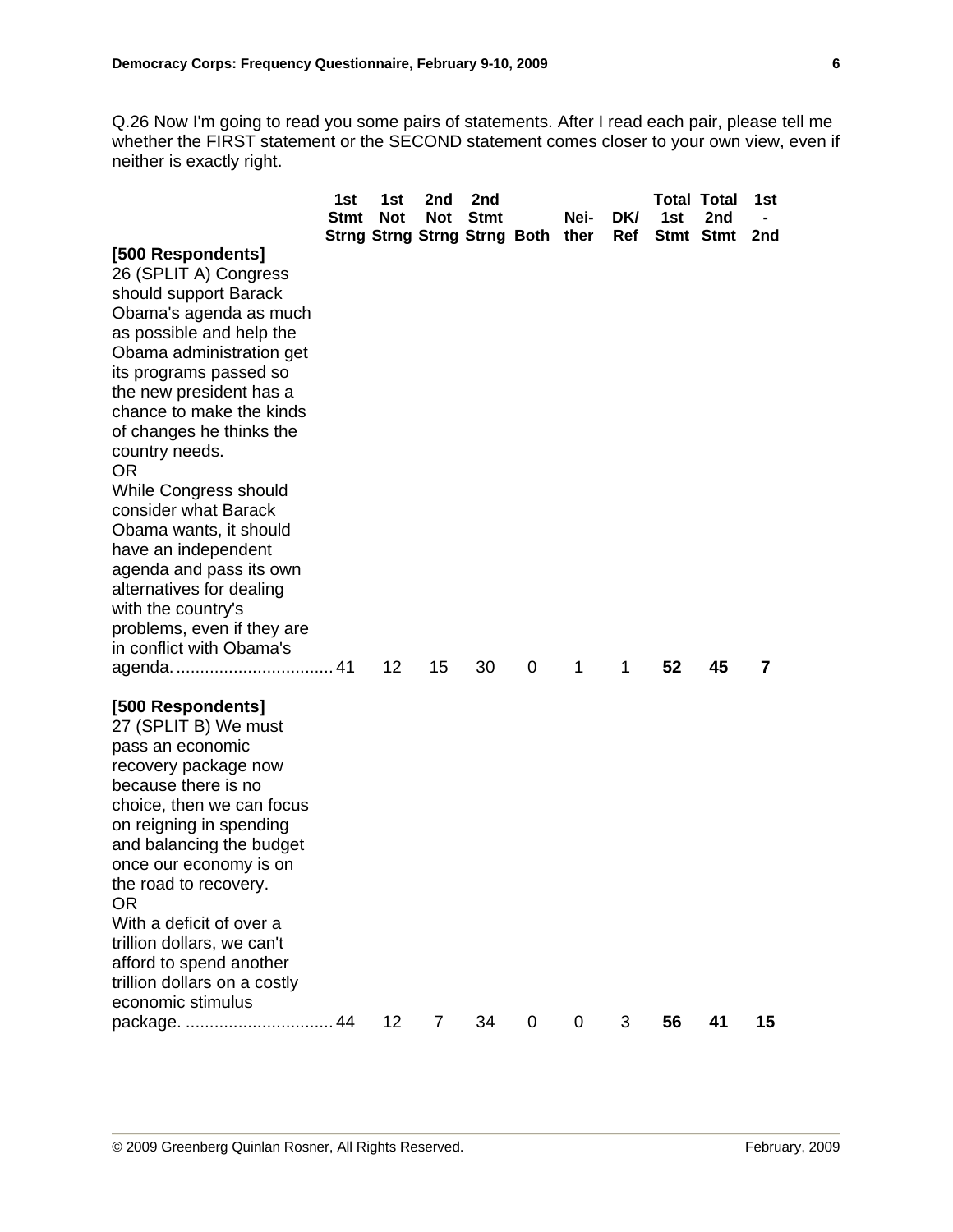|                                                                                                                                                                                                                                                                                                                                                       | 1st<br>Stmt | 1st<br><b>Not</b> | 2nd<br><b>Not</b> | 2nd<br><b>Stmt</b><br>Strng Strng Strng Strng Both ther |   | Nei-           | DK/<br>Ref     | <b>Total Total</b><br>1st | 2nd<br>Stmt Stmt | 1st<br>2nd |
|-------------------------------------------------------------------------------------------------------------------------------------------------------------------------------------------------------------------------------------------------------------------------------------------------------------------------------------------------------|-------------|-------------------|-------------------|---------------------------------------------------------|---|----------------|----------------|---------------------------|------------------|------------|
| [500 Respondents]<br>28 (SPLIT A) Though it's<br>not perfect, the economic<br>recovery plan supported<br>by Obama and the<br>Democrats mostly includes<br>tax cuts and programs<br>designed to help the<br>economy and create or<br>save jobs.                                                                                                        |             |                   |                   |                                                         |   |                |                |                           |                  |            |
| 0R<br>The economic recovery<br>plan supported by Obama<br>and the Democrats in<br>Congress mostly includes<br>pork spending and political<br>priorities that won't do<br>enough to help the<br>economy or create jobs 44                                                                                                                              |             | 16                | 11                | 26                                                      | 1 | 0              | $\overline{2}$ | 60                        | 37               | 23         |
| [500 Respondents]<br>29 (SPLIT A) Republicans<br>in Congress are<br>obstructing President<br>Obama's economic plan<br>because they are playing<br>politics and want to deny<br>him a political victory.<br>OR<br>Republicans in Congress<br>are opposing President<br>Obama's economic plan<br>because they genuinely<br>believe it is a bad idea for |             |                   |                   |                                                         |   |                |                |                           |                  |            |
| the country. 34                                                                                                                                                                                                                                                                                                                                       |             | 9                 | 11                | 42                                                      | 1 | $\overline{2}$ | 1              | 43                        | 53               | -10        |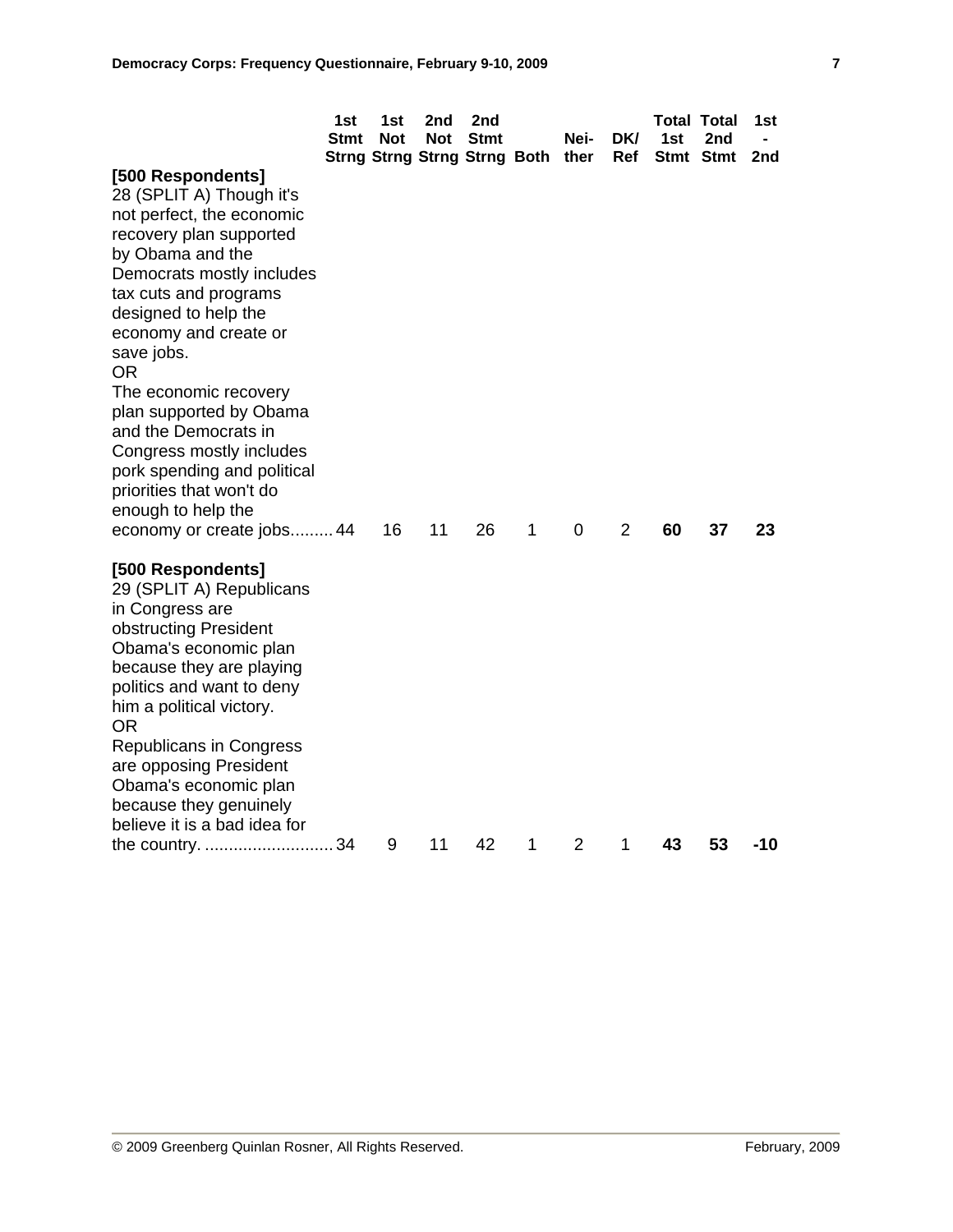|                                | 1st<br><b>Stmt</b> | 1st<br><b>Not</b> | 2nd<br>Not | 2nd<br><b>Stmt</b>                  |   | Nei- | DK/ | 1st | <b>Total Total</b><br>2nd | 1st |
|--------------------------------|--------------------|-------------------|------------|-------------------------------------|---|------|-----|-----|---------------------------|-----|
|                                |                    |                   |            | <b>Strng Strng Strng Strng Both</b> |   | ther | Ref |     | Stmt Stmt                 | 2nd |
| [500 Respondents]              |                    |                   |            |                                     |   |      |     |     |                           |     |
| 30 (SPLIT B) President         |                    |                   |            |                                     |   |      |     |     |                           |     |
| Obama and the                  |                    |                   |            |                                     |   |      |     |     |                           |     |
| Democrats have tried to        |                    |                   |            |                                     |   |      |     |     |                           |     |
| work together with             |                    |                   |            |                                     |   |      |     |     |                           |     |
| Republicans to craft a         |                    |                   |            |                                     |   |      |     |     |                           |     |
| bipartisan economic            |                    |                   |            |                                     |   |      |     |     |                           |     |
| recovery plan.                 |                    |                   |            |                                     |   |      |     |     |                           |     |
| <b>OR</b>                      |                    |                   |            |                                     |   |      |     |     |                           |     |
| President Obama and the        |                    |                   |            |                                     |   |      |     |     |                           |     |
| Democrats have used their      |                    |                   |            |                                     |   |      |     |     |                           |     |
| Congressional majorities       |                    |                   |            |                                     |   |      |     |     |                           |     |
| to ram through a partisan      |                    |                   |            |                                     |   |      |     |     |                           |     |
| economic plan without          |                    |                   |            |                                     |   |      |     |     |                           |     |
| Republican support.  44        |                    | 14                | 8          | 31                                  |   | 0    | 3   | 58  | 39                        | 19  |
| [500 Respondents]              |                    |                   |            |                                     |   |      |     |     |                           |     |
| 31 (SPLIT B) I am more         |                    |                   |            |                                     |   |      |     |     |                           |     |
| worried that Republicans       |                    |                   |            |                                     |   |      |     |     |                           |     |
| in Congress will prevent       |                    |                   |            |                                     |   |      |     |     |                           |     |
| President Obama from           |                    |                   |            |                                     |   |      |     |     |                           |     |
| passing the kind of            |                    |                   |            |                                     |   |      |     |     |                           |     |
| economic recovery plan         |                    |                   |            |                                     |   |      |     |     |                           |     |
| we need to start fixing the    |                    |                   |            |                                     |   |      |     |     |                           |     |
| economy.                       |                    |                   |            |                                     |   |      |     |     |                           |     |
| OR.                            |                    |                   |            |                                     |   |      |     |     |                           |     |
| I am more worried that         |                    |                   |            |                                     |   |      |     |     |                           |     |
| President Obama and the        |                    |                   |            |                                     |   |      |     |     |                           |     |
| Democrats will push            |                    |                   |            |                                     |   |      |     |     |                           |     |
| through a stimulus bill that   |                    |                   |            |                                     |   |      |     |     |                           |     |
| wastes taxpayers' money        |                    |                   |            |                                     |   |      |     |     |                           |     |
| and increases the deficit.  37 |                    | 10                | 8          | 42                                  | 0 | 1    | 2   | 47  | 50                        | -3  |
| (ref:PAIRS08)                  |                    |                   |            |                                     |   |      |     |     |                           |     |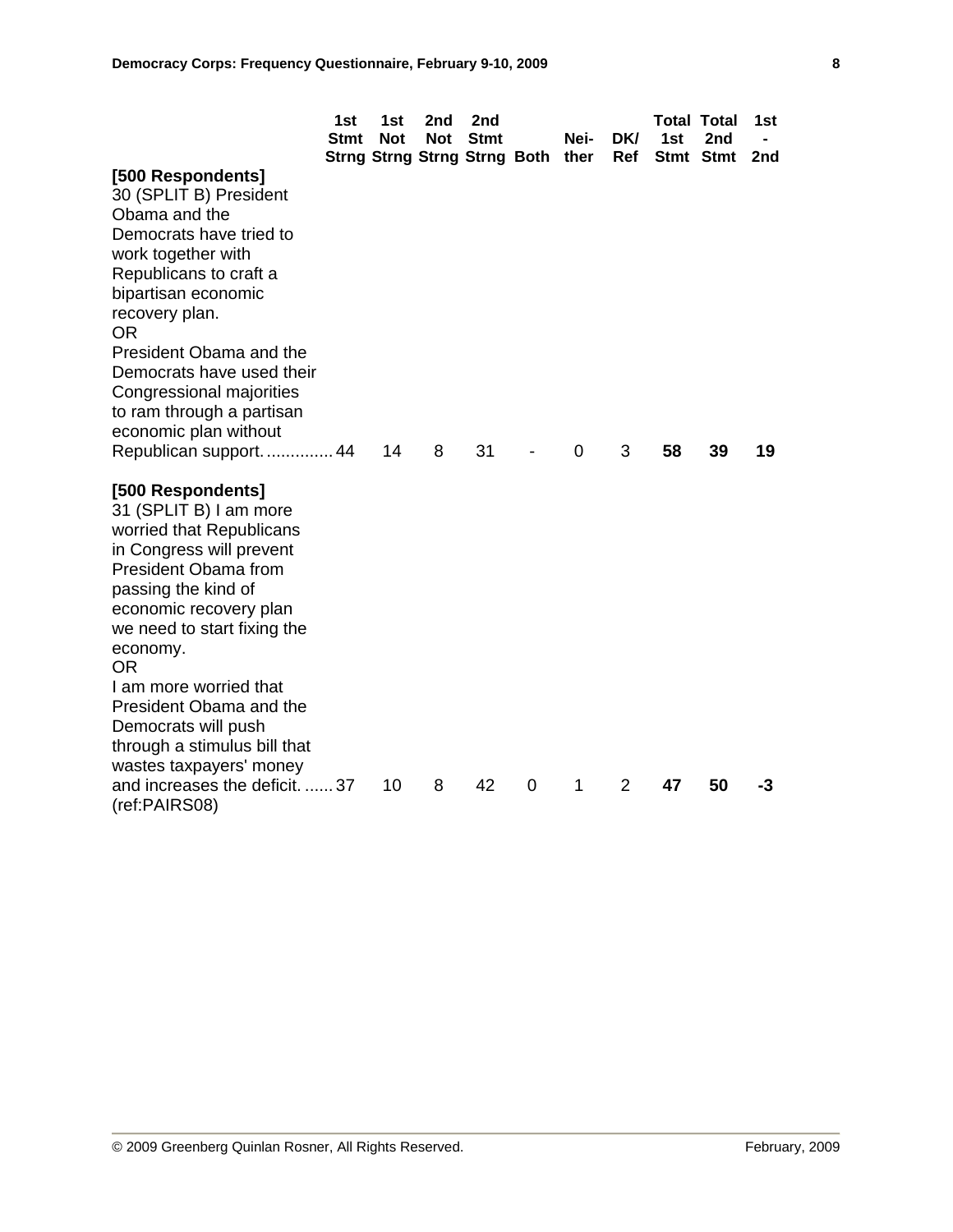Q.32 Finally, I would like to ask you a few questions for statistical purposes. What is the last year of schooling that you have completed?

|            | Total |
|------------|-------|
|            |       |
|            |       |
|            |       |
|            |       |
|            |       |
|            |       |
|            |       |
| (ref:EDUC) |       |

Q.33 Are you a member of a labor union? (IF NO) Is any member of your household a union member?

|             | Total |
|-------------|-------|
|             |       |
|             |       |
|             |       |
|             |       |
| (ref:UNION) |       |

## Q.34 Are you married, single, separated, divorced, or widowed?

|               | Total |
|---------------|-------|
|               |       |
|               |       |
|               |       |
|               |       |
|               |       |
|               |       |
| (ref:MARITAL) |       |

Q.35 Generally speaking, do you think of yourself as a Democrat, a Republican or what?

|              | Total |
|--------------|-------|
|              |       |
|              |       |
|              |       |
|              |       |
|              |       |
|              |       |
|              |       |
|              |       |
| (ref:PTYID1) |       |
|              |       |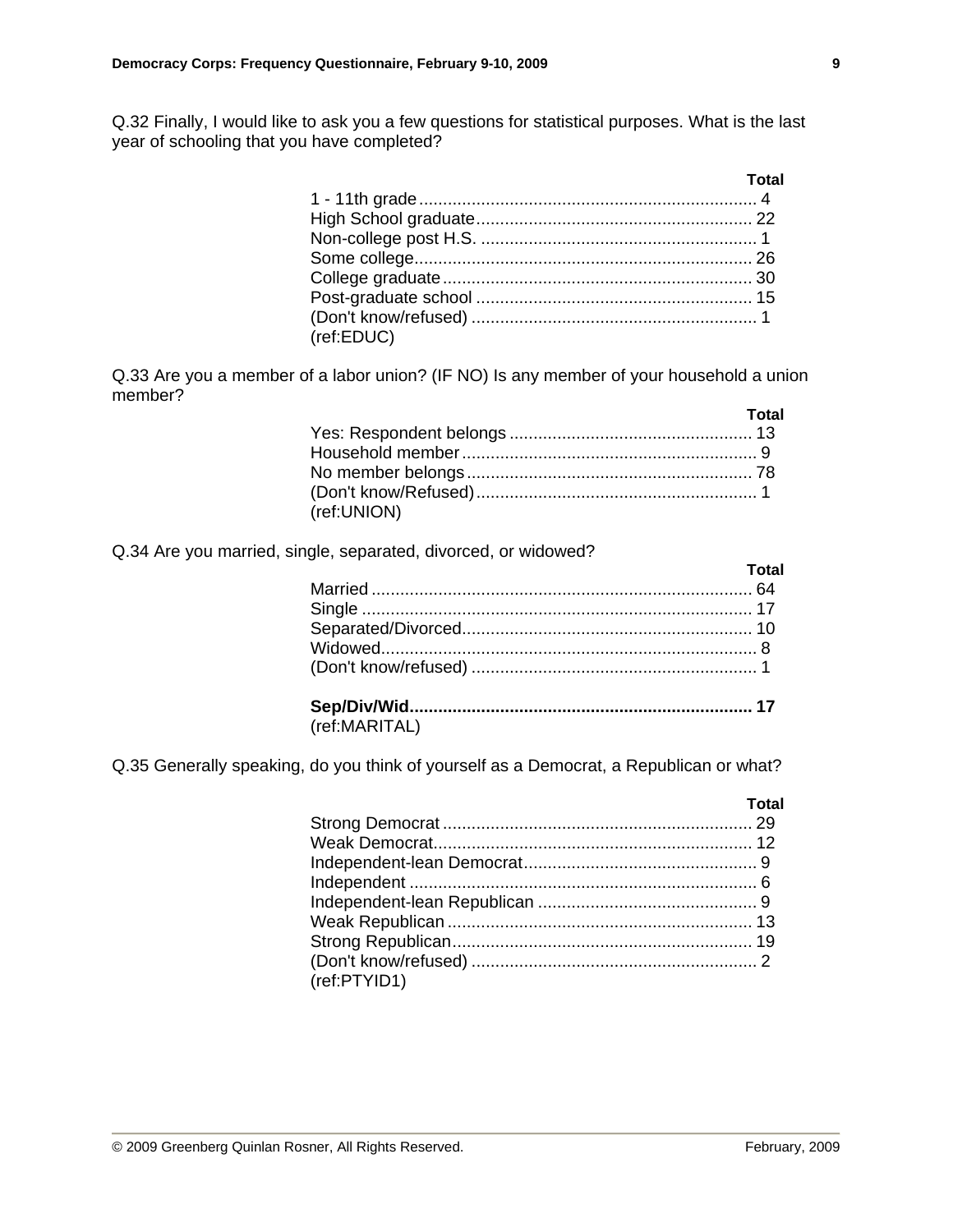Q.36 Thinking in political terms, would you say that you are Conservative, Moderate, or Liberal?

|             | <u>and the state of</u> <b>Total</b> |
|-------------|--------------------------------------|
|             |                                      |
|             |                                      |
|             |                                      |
|             |                                      |
| (ref:IDEO1) |                                      |

### Q.37 What is your religion?

|              | <u>and the contract of the Total</u> |
|--------------|--------------------------------------|
|              |                                      |
|              |                                      |
|              |                                      |
|              |                                      |
|              |                                      |
| (ref:RELIG1) |                                      |

Q.38 How often do you attend religious services -- more than once a week, once a week, once or twice a month, several times a year, or hardly ever?

(ref:RELIG2)

## **[995 Respondents]**

Q.39 (ASK IF VOTED IN VOTE08) In the 2008 election for president, did you vote for Democrat Barack Obama or Republican John McCain?

|                | Total |
|----------------|-------|
|                |       |
|                |       |
|                |       |
|                |       |
|                |       |
|                |       |
| (ref:VOTE2008) |       |